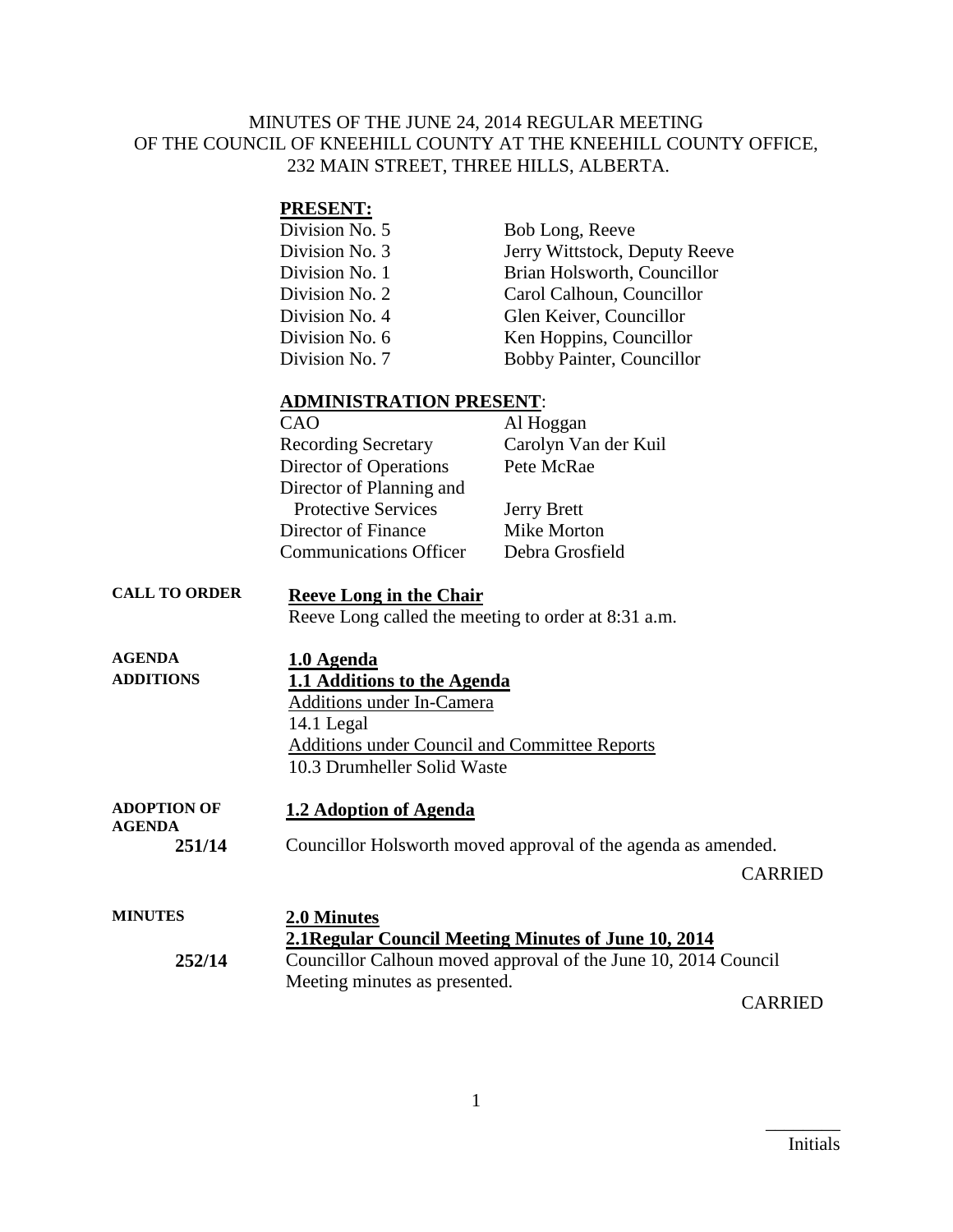## COUNCIL MINUTES OF JUNE 24, 2014

| <b>FINANCE</b>        | 5.0 Finance                                                                                                                                                                                                                                                                                                                                                                                                    |
|-----------------------|----------------------------------------------------------------------------------------------------------------------------------------------------------------------------------------------------------------------------------------------------------------------------------------------------------------------------------------------------------------------------------------------------------------|
| <b>FINANCIAL RPT</b>  | <b>5.1 Financial Report</b>                                                                                                                                                                                                                                                                                                                                                                                    |
| 253/14                | Councillor Holsworth moved that Council receive the January to April<br>2014 Financial Summary as presented.                                                                                                                                                                                                                                                                                                   |
|                       | <b>CARRIED</b>                                                                                                                                                                                                                                                                                                                                                                                                 |
| <b>TAX CANCEL</b>     | 5.2 2014 Tax Cancellation                                                                                                                                                                                                                                                                                                                                                                                      |
| 254/14                | Councillor Hoppins moved that Council hereby approves tax<br>cancellation for 2014 taxes for the Gas Co-Ops and Finn Hall, roll<br>numbers noted:<br>28200420420; 28221810810; 29222241500; 29230920610;<br>29263241600; 30212040900; 30241931300; 30253510100;<br>31220841600; 31221141600; 31233210100; 31250241500;<br>32272431200; 33232920400; 34241720510;<br>35240620400; 32232043000<br><b>CARRIED</b> |
| <b>THILLS MEDICAL</b> | 5.3 2014 Three Hills Medical Centre Tax Cancellation Request                                                                                                                                                                                                                                                                                                                                                   |
| 255/14                | Councillor Calhoun moved that Council direct Administration to make<br>a written request to the Town of Three Hills to refund the 2014 Three<br>Hills Medical Clinic Property tax upon payment of the 2014 taxes.                                                                                                                                                                                              |
|                       | <b>CARRIED</b>                                                                                                                                                                                                                                                                                                                                                                                                 |
| <b>BYLAW #1675</b>    | 5.4 Gamble Special Benefitting Levy Bylaw #1675                                                                                                                                                                                                                                                                                                                                                                |
| 256/14                | Councillor Calhoun moved first reading of Bylaw #1675, repealing<br>Bylaw #1672, the benefiting service connection fee for the Gamble<br>Water Service Area Project by amending Schedule "B" to include roll #<br>30231612000 and to direct administration to contact land owner on the<br>changes that will be made to their account.<br><b>CARRIED</b>                                                       |
| 257/14                | Councillor Wittstock moved second reading of Bylaw #1675.                                                                                                                                                                                                                                                                                                                                                      |
|                       | <b>CARRIED</b>                                                                                                                                                                                                                                                                                                                                                                                                 |
| 258/14                | Councillor Holsworth moved consideration to hold third reading be<br>given to Bylaw #1675.                                                                                                                                                                                                                                                                                                                     |
|                       | <b>CARRIED UNANIMOUSLY</b>                                                                                                                                                                                                                                                                                                                                                                                     |
| 259/14                | Councillor Calhoun moved third reading of Bylaw #1675.<br><b>CARRIED</b>                                                                                                                                                                                                                                                                                                                                       |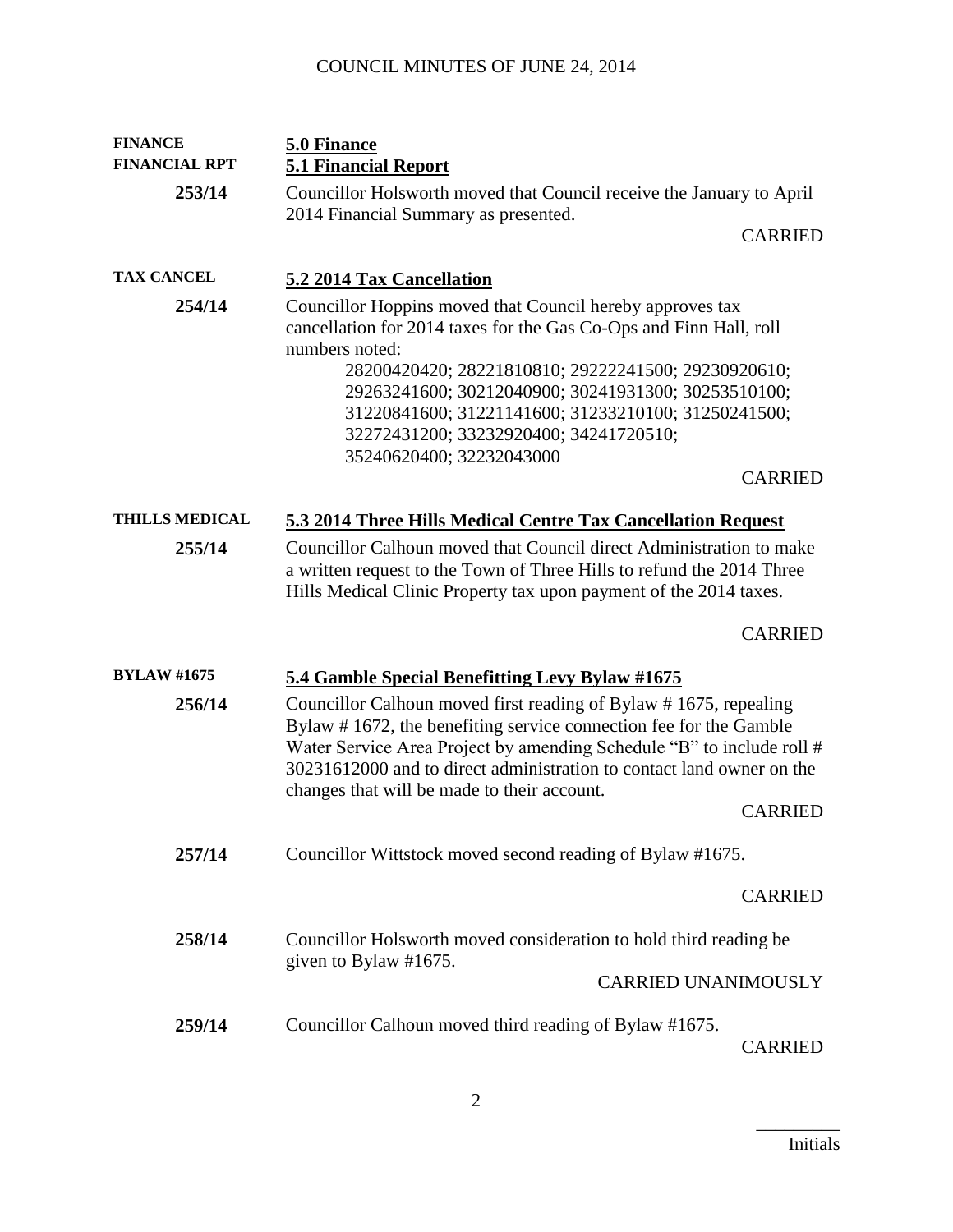## COUNCIL MINUTES OF JUNE 24, 2014

Debi Moon, reporter for the Capital, entered the meeting at 8:55 a.m. The meeting recessed from 8:57 a.m. to 9:08 a.m.

| <b>PLAN &amp; PROTECT</b>                 | <b>6.0 Planning and Protective Services</b>                                                                                                                                                                                                                                                                                                                                                                                   |
|-------------------------------------------|-------------------------------------------------------------------------------------------------------------------------------------------------------------------------------------------------------------------------------------------------------------------------------------------------------------------------------------------------------------------------------------------------------------------------------|
| <b>ROAD BUILD</b>                         | <b>6.1 Road Building Cost-Sharing</b>                                                                                                                                                                                                                                                                                                                                                                                         |
| 260/14                                    | Councillor Calhoun moved that Council approve the Cost Sharing for<br>the development of 810 metres of Schedule "B" - Minor Local Road<br>along Range Road 21-2 north of Provincial Highway 838 for the<br>maximum of \$25,000 as per Policy 5-13A.<br><b>CARRIED</b>                                                                                                                                                         |
| <b>POLICY #5-13</b>                       | 6.2 Policy #5-13- Development of Undeveloped Road Allowance                                                                                                                                                                                                                                                                                                                                                                   |
| 261/14                                    | Councillor Holsworth moved that Council approve the amendments to                                                                                                                                                                                                                                                                                                                                                             |
|                                           | Schedules "B", "C", "D" and "E" in Policy 5-13 to include "Minimum<br>$ROW - 30$ Metres."                                                                                                                                                                                                                                                                                                                                     |
|                                           | <b>CARRIED</b>                                                                                                                                                                                                                                                                                                                                                                                                                |
| <b>NEW BUSINESS</b>                       | <b>8.0 New Business</b>                                                                                                                                                                                                                                                                                                                                                                                                       |
| <b>CAO REPORT</b>                         | 8.1 CAO Report                                                                                                                                                                                                                                                                                                                                                                                                                |
| 262/14                                    | Councillor Wittstock moved that the CAO Report for May 2014 be<br>received for information.                                                                                                                                                                                                                                                                                                                                   |
|                                           | <b>CARRIED</b>                                                                                                                                                                                                                                                                                                                                                                                                                |
| <b>HAMLET STRAT</b><br>263/14             | <b>8.2 Hamlet Strategy Study</b><br>Councillor Hoppins moved that Administration be directed to create<br>and put out a Request for Proposal for a Hamlet Viability and Infra-<br>structure Study for the Hamlets of Torrington, Swalwell, and Huxley,<br>and after Administration's review the received proposals that the<br>Administration's recommendation be brought to Council for final<br>approval.<br><b>CARRIED</b> |
| <b>ORKNEY WATER</b>                       | <b>8.3 Orkney Water Co-op</b>                                                                                                                                                                                                                                                                                                                                                                                                 |
| <b>CO-OP</b>                              |                                                                                                                                                                                                                                                                                                                                                                                                                               |
| 264/14                                    | Councillor Hoppins moved that Council decline the Orkney Water Co-<br>op offer at this time and direct administration to write a letter to the<br>group advising them of Council's decision and that Council will stand<br>by their original offer.<br><b>CARRIED</b>                                                                                                                                                         |
|                                           | The meeting recessed from 9:56 a.m. to 10:07 a.m.<br>Debi Moon left the meeting at 10:20 a.m.                                                                                                                                                                                                                                                                                                                                 |
| <b>COUNCIL REPORTS</b><br><b>COMM FUT</b> | <b>10.0 Council and Committee Reports</b><br><b>10.1 Community Futures-</b> Written report was submitted by Councillor<br>Keiver on the meeting he attended.                                                                                                                                                                                                                                                                  |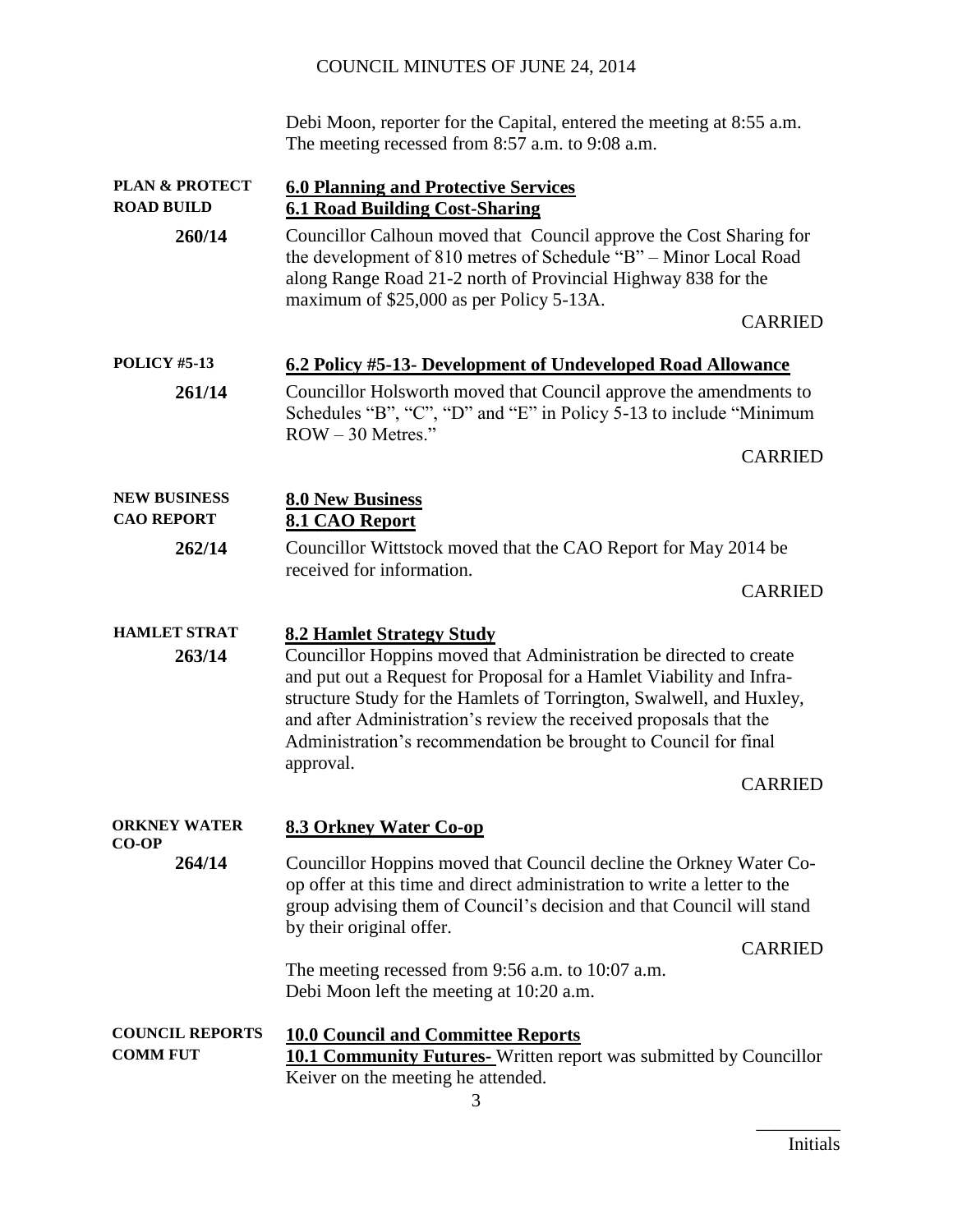## COUNCIL MINUTES OF JUNE 24, 2014

| <b>KHILL RGNL</b><br><b>PARTNERSHIP</b> | <b>10.2 Kneehill Regional Partnership Steering Committee- Written</b><br>report was submitted by Councillor Holsworth on the meeting he<br>attended on June 16, 2014.                       |                |
|-----------------------------------------|---------------------------------------------------------------------------------------------------------------------------------------------------------------------------------------------|----------------|
| <b>DRUM WASTE</b>                       | <b>10.3 Drumheller Solid Waste-</b> Verbal report was given by Councillor<br>Calhoun on the meeting she attended on June 19, 2014.                                                          |                |
| 265/14                                  | Councillor Calhoun moved that Council receive the Council and<br>Committee reports as presented.                                                                                            | <b>CARRIED</b> |
| <b>CORRESPONDENCE</b><br>266/14         | <b>11.0 Correspondence Report</b><br>Councillor Keiver moved that the Hope College request for funds be<br>received for information and direct administration to send a response<br>letter. |                |
|                                         |                                                                                                                                                                                             | <b>CARRIED</b> |
| 267/14                                  | Councillor Calhoun moved to put the Kneehill Health and Wellness                                                                                                                            |                |
|                                         | funding request onto the next Council agenda.                                                                                                                                               | <b>CARRIED</b> |
| 268/14                                  | Councillor Holsworth moved to direct administration to send a response<br>letter to Darlene Folkman.                                                                                        |                |
|                                         |                                                                                                                                                                                             | <b>CARRIED</b> |
| 269/14                                  | Councillor Calhoun moved that the Reeve or designate attend the<br>Anderson Park Grand Opening on July 12, 2014.                                                                            |                |
|                                         |                                                                                                                                                                                             | <b>CARRIED</b> |
| 270/14                                  | Councillor Calhoun moved that the WOR Association Wall of                                                                                                                                   |                |
|                                         | Remembrance funding request be received for information.                                                                                                                                    | <b>CARRIED</b> |
| 271/14                                  | Councillor Hoppins moved that Council receive the Correspondence                                                                                                                            |                |
|                                         | Report as presented.                                                                                                                                                                        | <b>CARRIED</b> |
| <b>COUNCIL ACT LIST</b><br>272/14       | <b>12.0 Council Follow-up Action List</b><br>Councillor Calhoun moved that Council receive the June 24 <sup>th</sup> , 2014                                                                 |                |
|                                         | Council Follow-Up Action List as presented for information.                                                                                                                                 | <b>CARRIED</b> |

4